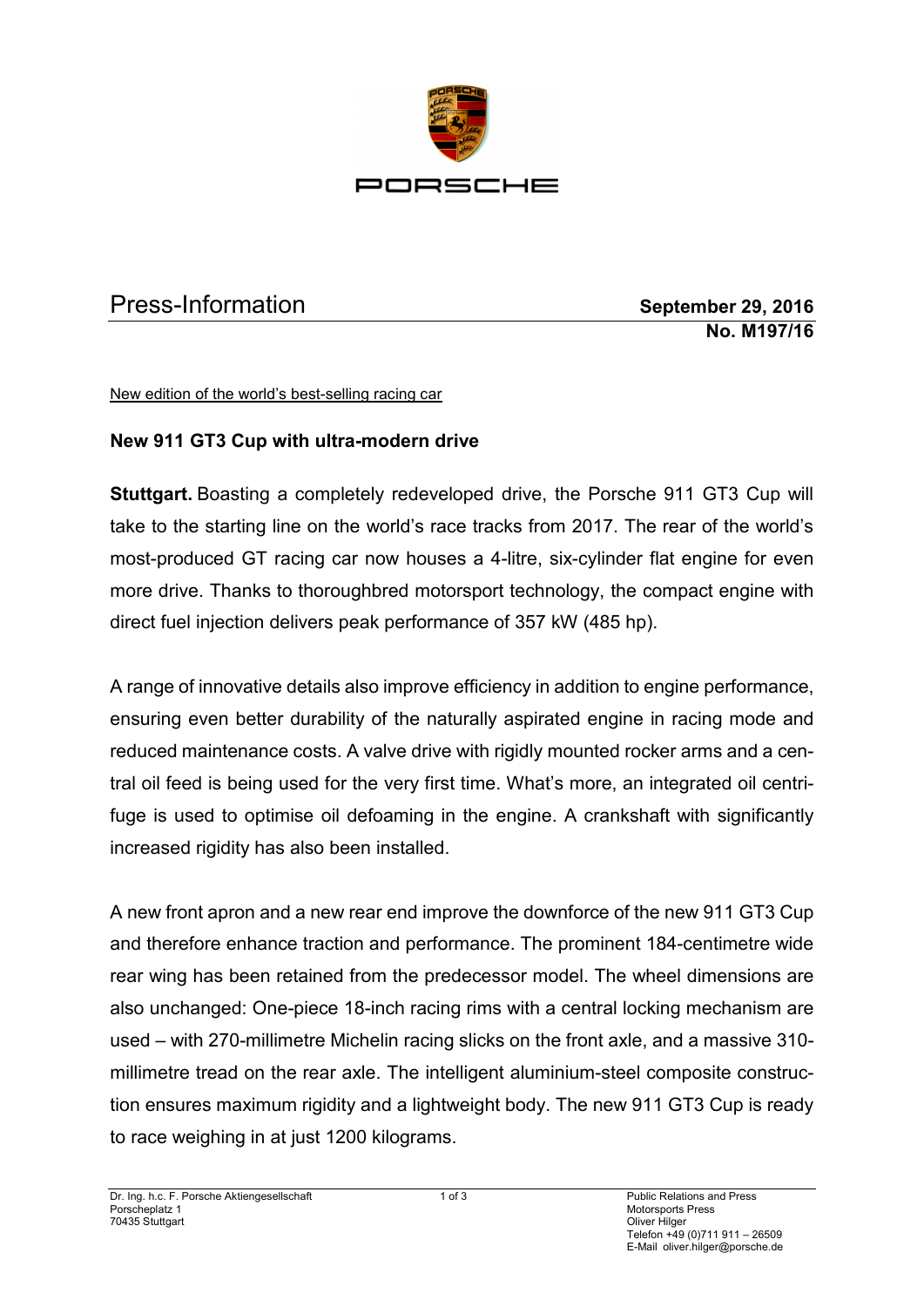The engineers have also once again focused specifically on driver safety during development. The driver is protected by a solid safety cage and an innovative, bucket-style racing seat that is moulded particularly heavily around the head and shoulder area. The enlarged rescue hatch in the roof, in line with the latest FIA standard, makes it easier to provide initial treatment and recovery following an accident.

Porsche manufactures the 911 GT3 Cup on the same production line as the 911 road car in its main plant in Stuttgart-Zuffenhausen. The basic race tuning is performed at the Weissach motorsport centre, where vehicles are also thoroughly tested by a professional race driver prior to delivery to the customer. Some 3031 units of the 911 GT3 Cup have been built in the 996, 997 and 991 model lines since 1998. This makes the brand cup racing car from Stuttgart the most-produced and most-sold GT racing car in the world.

The new 911 GT3 Cup will be used in the 2017 race season, initially exclusively in the Porsche Mobil 1 Supercup, which is held alongside the Formula 1 races, and in the Porsche Carrera Cup Deutschland, as well as in North America. As of 2018, the car will also be available for the other brand cups. In total, Porsche is organising 20 of these race series for customer teams around the world, with the 911 GT3 Cup being used exclusively.

The 911 GT3 Cup can already be ordered now at Porsche Motorsport in Weissach. The price is 189,900 euros excluding country-specific VAT.

Please note: Photos of the Porsche 911 GT3 Cup are available for journalists on the Porsche press database on the Internet address **https://presse.porsche.de**.

The Twitter channel **@PorscheRaces** provides live updates on Porsche Motorsport with the latest information and photos from race tracks around the world. Journalists also have access to the digital Porsche Motorsport Media Guide on **https://presse.porsche.de/motorsport**. Porsche Communication provides a service for journalists, bloggers and online multipliers under **www.newsroom.porsche.com**.